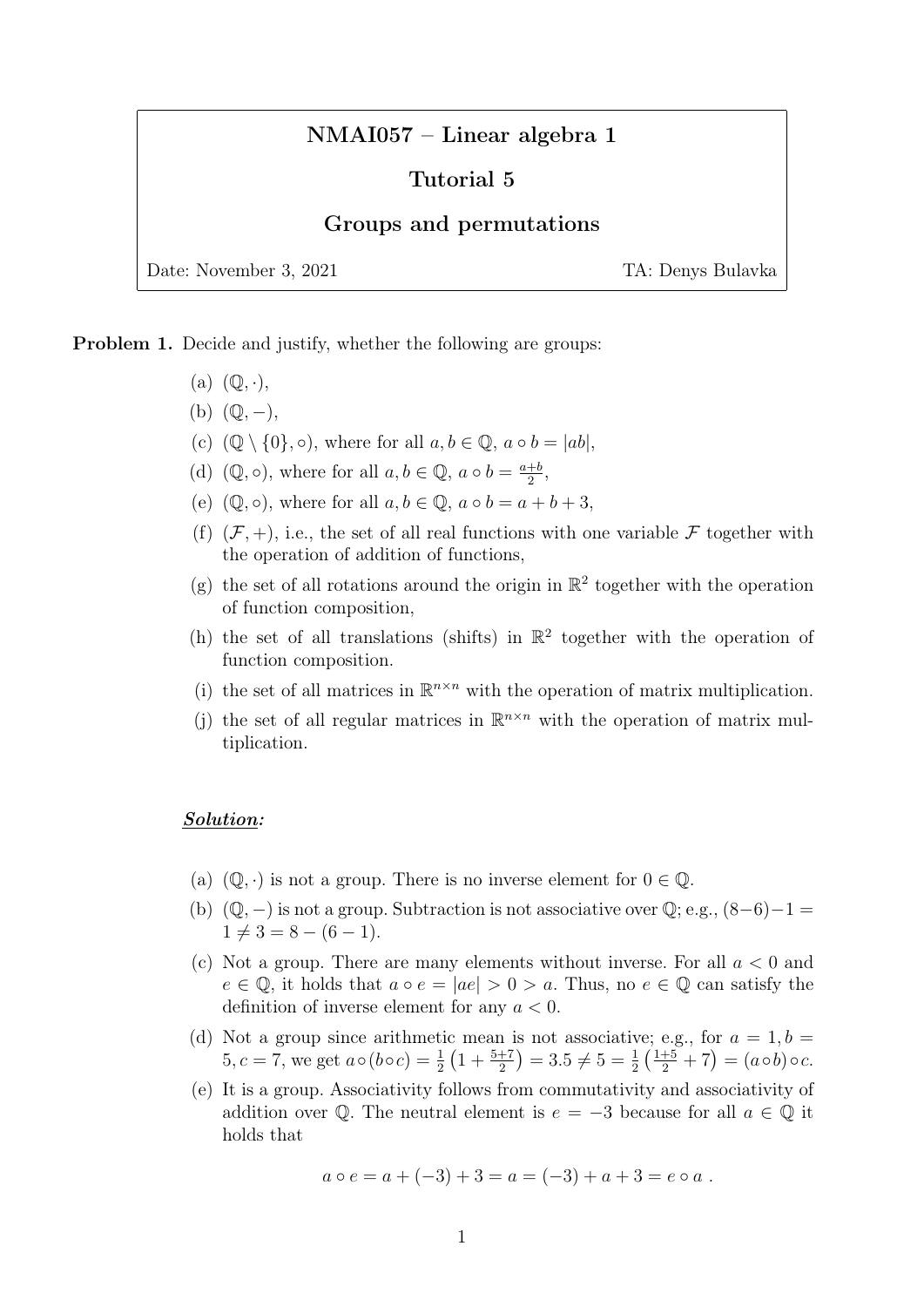Finally, the inverse element for all  $a \in \mathbb{Q}$  is  $b = -a - 6$  because for all  $a, b \in \mathbb{Q}$ 

$$
a \circ b = a + (-a - 6) + 3 = -3 = e = -3 = (-a - 6) + a + 3 = b \circ a.
$$

- (f)  $(F, +)$  is a group. Associativity follows from the definition of addition of functions and associativity of addition over  $\mathbb{R}$ ; for all  $f, g, h \in \mathcal{F}$  and  $x \in \mathbb{R}$ it holds that  $f(x) + (q(x) + h(x)) = (f(x) + q(x)) + h(x)$ . The neutral element is the identically zero function  $e(x) = 0$  for all  $x \in \mathbb{R}$ . The inverse element for all  $f \in \mathcal{F}$  is the function  $-f$ .
- (g) It is a group. Associativity follows from associativity of function composition. The neutral element can be represented as rotation by 360 degrees. The inverse element for any rotation by  $\alpha$  degrees is the rotation by  $\alpha$ degrees in the reverse direction.
- (h) It is a group. Associativity follows from associativity of function composition. The neutral element is the identity map  $e((x_1, x_2)^T) = (x_1, x_2)^T$ (i.e., the shift by the vector  $(0,0)^T$ ). For all translations  $t((x_1, x_2)^T) =$  $(x_1, x_2)^T + (a, b)^T$  the inverse is the inverse translation  $t^{-1}((x_1, x_2)^T) =$  $(x_1, x_2)^T - (a, b)^T$ .
- **Problem 2.** Let  $(\mathbb{G}, \circ)$  be a group and  $x \in \mathbb{G}$ . Decide and justify whether  $(\mathbb{G}, *)$  is a group with the binary operation  $*$  defined for all  $a, b \in \mathbb{G}$  as  $a * b = a \circ x \circ b$ .

#### Solution:

We verify the properties from the definition of group. The new operation is associative since  $\circ$  is associative; for all  $a, b, c, x \in \mathbb{G}$  it holds that:

$$
a * (b * c) = a \circ x \circ (b \circ x \circ c) = (a \circ x \circ b) \circ x \circ c = (a * b) * c,
$$

where the equality in the middle follows by applying associativity of  $\circ$  on  $\mathbb{G}$  to the elements  $\alpha = a \circ x, \beta = b$ , and  $\gamma = x \circ c$  of G.

We denote by E the neutral element of the group  $(\mathbb{G}, \circ)$ . The neutral element of  $(\mathbb{G}, *)$  is the inverse of x in the group  $(\mathbb{G}, \circ),$  i.e.,  $e = x^{-1}$  w.r.t.  $\circ$ . For all  $a, x \in \mathbb{G}$ , we verify that:

$$
e * a = x^{-1} \circ x \circ a = E \circ a = a = a \circ E = a \circ x \circ x^{-1} = a * e
$$
.

Similarly, the inverse for all  $a \in \mathbb{G}$  in the group  $\mathbb{G}$  is  $b = x^{-1} \circ a^{-1} \circ x^{-1}$ , where  $a^{-1}$  is the inverse element for a in the group  $(\mathbb{G}, \circ)$ . For all  $a, x \in \mathbb{G}$ , we verify that:

$$
a * b = a \circ x \circ x^{-1} \circ a^{-1} \circ x^{-1} = a \circ E \circ a^{-1} \circ x^{-1} = a \circ a^{-1} \circ x^{-1} = E \circ x^{-1}
$$
  
=  $x^{-1} = e$   
=  $x^{-1} \circ E = x^{-1} \circ a^{-1} \circ a = x^{-1} \circ a^{-1} \circ E \circ a = x^{-1} \circ a^{-1} \circ x^{-1} \circ x \circ a$   
=  $b * a$ .

**Problem 3.** Fill the table for binary operation  $\circ$  on set  $\mathbb{G}$  so that  $(\mathbb{G}, \circ)$  is a group with neutral element 0. Justify.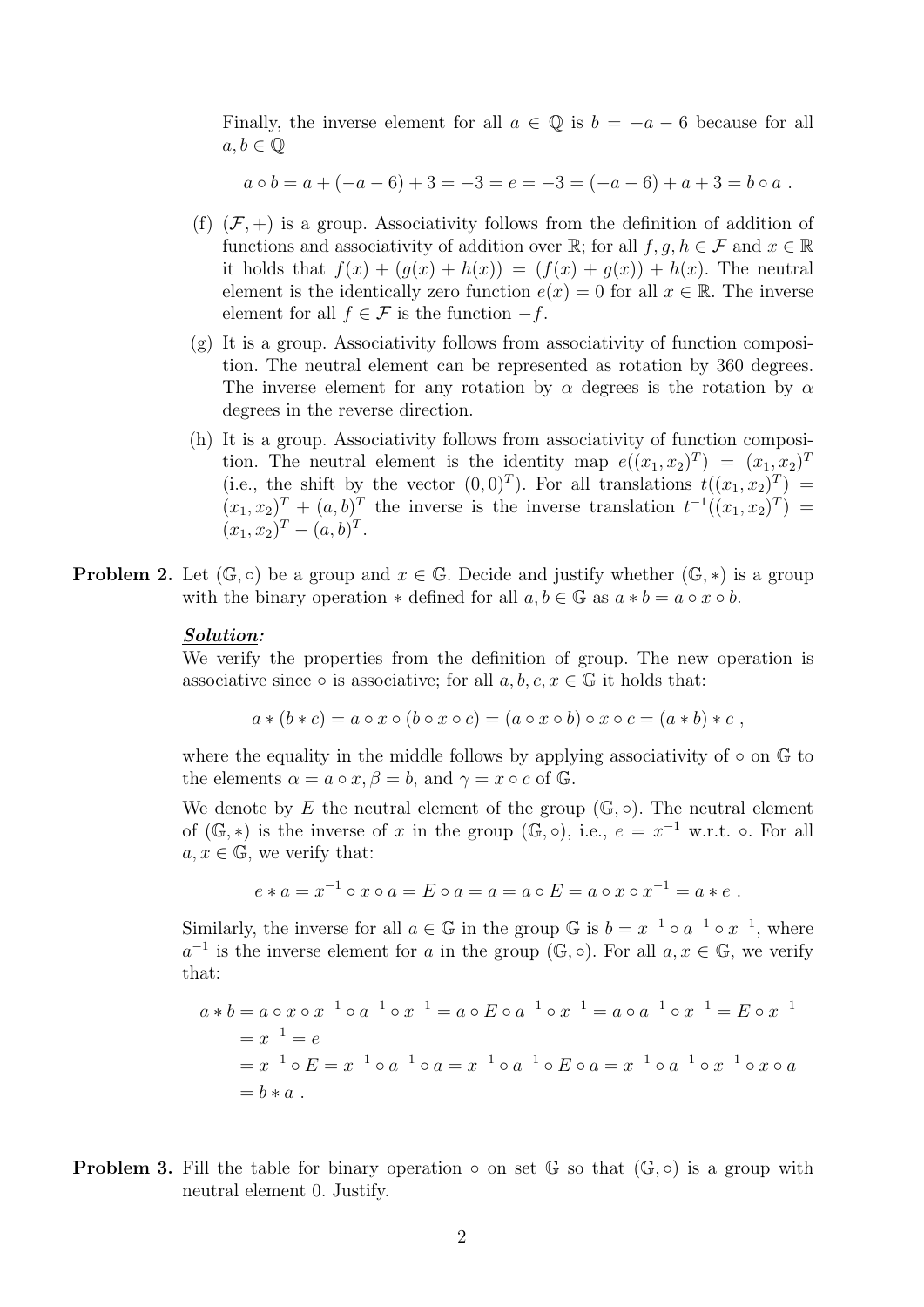

## Solution:

The first three tables are determined uniquely. The requirement that 0 is the neutral element for ◦ determines the first row and column of the table. The requirement of existence of the left and right inverse restricts the positions of 0 in the table either on the main diagonal or symmetrically w.r.t. the main diagonal. Associativity will force the remaining elements. We get:



**Problem 4.** Solve "permutation" equation  $p \circ x \circ q = i$  for p and q.

- (a)  $p = (6, 4, 1, 5, 3, 2), q = (6, 4, 3, 2, 5, 1).$
- (b)  $p = (1, 2, 7, 6, 5, 4, 3, 8, 9), q = (1, 3, 5, 7, 9, 8, 6, 4, 2).$
- (c)  $p = (5, 4, 3, 2, 1, 9, 8, 7, 6), q = (8, 6, 4, 2, 1, 3, 5, 7, 9)$
- (d)  $p = (3, 6, 9, 2, 5, 8, 1, 4, 7), q = (9, 8, 7, 6, 5, 4, 3, 2, 1).$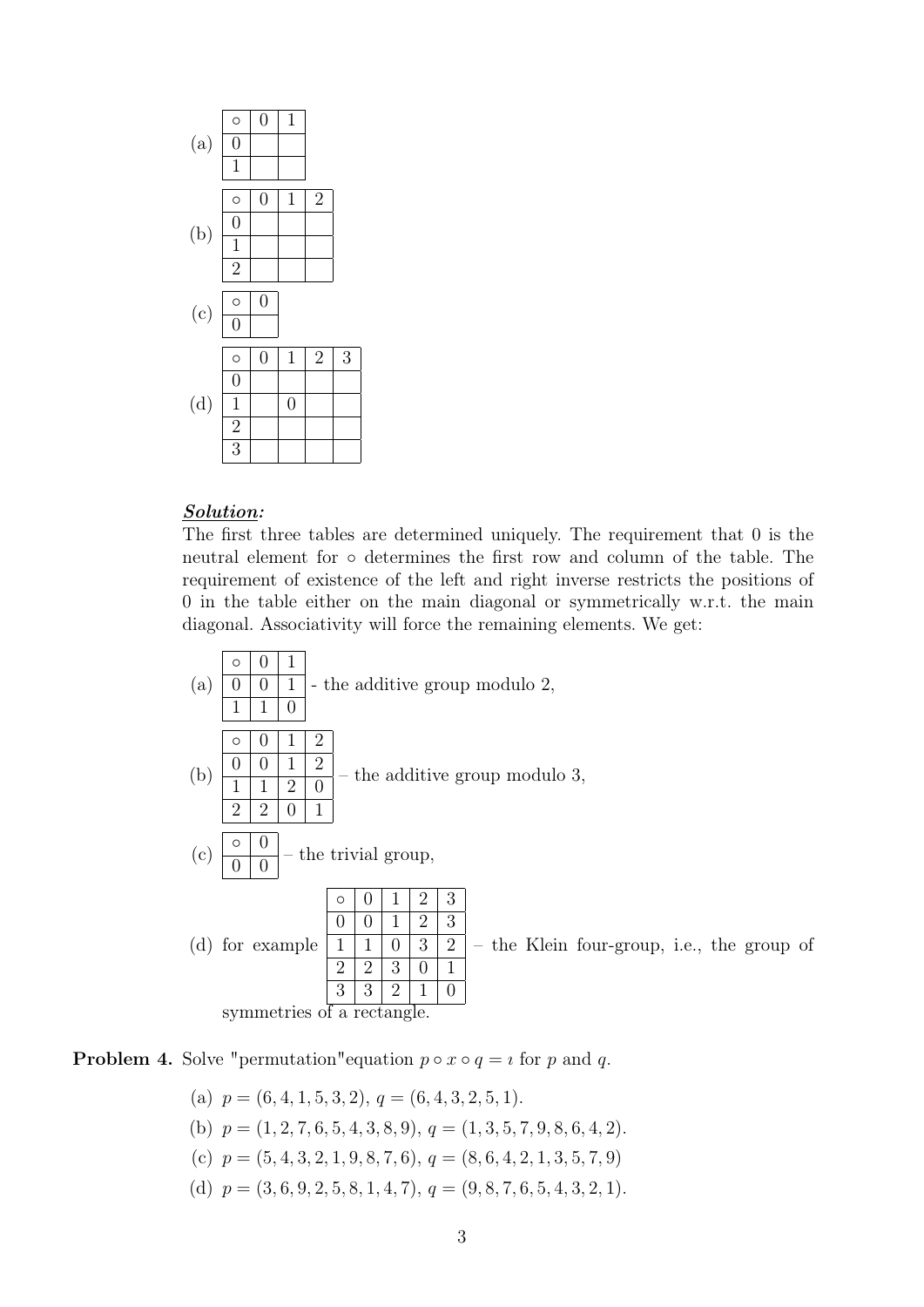Problem 5. Determine the sign of the following permutation

\n- (a) 
$$
p = (1, 3, 5, \ldots, 2n - 1, 2, 4, 6, \ldots, 2n)
$$
\n- (b)  $p = (1, 4, 7, \ldots, 3n - 2, 2, 5, 8, \ldots, 3n - 1, 3, 6, 9, \ldots, 3n)$
\n- (c)  $p = (2, 5, 8, \ldots, 3n - 1, 3, 6, 9, \ldots, 3n, 1, 4, 7, \ldots, 3n - 2)$
\n- (d)  $p = (3, 6, 9, \ldots, 3n, 2, 5, 8, \ldots, 3n - 1, 1, 4, 7, \ldots, 3n - 2)$
\n

Problem 6. Decide and justify whether the following are Abelian (commutative) groups:

- (a) The set  $\{(\begin{smallmatrix} 1 & z \\ 0 & 1 \end{smallmatrix}) \mid z \in \mathbb{Z}\}$  together with matrix product.
- (b) The set  $\{(\begin{smallmatrix} a & a \\ a & a \end{smallmatrix}) \mid a \in \mathbb{R} \setminus \{0\}\}\)$  together with matrix product.

#### Solution:

(a) It is a group. First, we show that matrix product is closed on the given set. For all  $a, b \in \mathbb{Z}$ 

$$
\begin{pmatrix} 1 & a \\ 0 & 1 \end{pmatrix} \begin{pmatrix} 1 & b \\ 0 & 1 \end{pmatrix} = \begin{pmatrix} 1 & a+b \\ 0 & 1 \end{pmatrix} , \qquad (1)
$$

which is a matrix from the given set of matrices  $(z = a + b \in \mathbb{Z}$  for all  $a, b \in \mathbb{Z}$ ).

Associativity of matrix product on the given set follows from associativity of matrix product for general square matrices of equal orders.

The neutral element is the identity matrix of order two, which is contained in the given set  $(z = 0 \in \mathbb{Z})$ .

Finally, the inverse element for an arbitrary matrix  $\begin{pmatrix} 1 & z \\ 0 & 1 \end{pmatrix}$  is the integer matrix  $\left(\begin{smallmatrix} 1 & -z \\ 0 & 1 \end{smallmatrix}\right)$ , which follows from Equation (??).

Thus, we have verified that it is a group. It remains to decide whether the operation is commutative. Commutativity of matrix product on the given set follows from Equation (??) and commutativity of addition over Z. Therefore, we have justified that it is an Abelian group.

(b) It is a group. First, we show that matrix product is closed on the given set. For all  $a, b \in \mathbb{R} \setminus \{0\}$ 

$$
\begin{pmatrix} a & a \\ a & a \end{pmatrix} \begin{pmatrix} b & b \\ b & b \end{pmatrix} = \begin{pmatrix} 2ab & 2ab \\ 2ab & 2ab \end{pmatrix} , \qquad (2)
$$

which is a matrix from the given set  $(2ab \neq 0$  for all  $a, b \in \mathbb{R} \setminus \{0\})$ . Associativity of matrix product on the given set follows from associativity of matrix product for general square matrices of equal orders.

The neutral element is the matrix  $\frac{1}{2}$  ( $\frac{1}{1}$ ), which is a matrix from the given set of matrices.

Finally, for all  $a \in \mathbb{R} \setminus \{0\}$ , the inverse element for an arbitrary matrix  $\binom{a}{a}$  is the matrix  $\frac{1}{4a}$   $\binom{1}{1}$ , which follows from Equation (??) (note that the inverse element is defined since  $a \neq 0$ ).